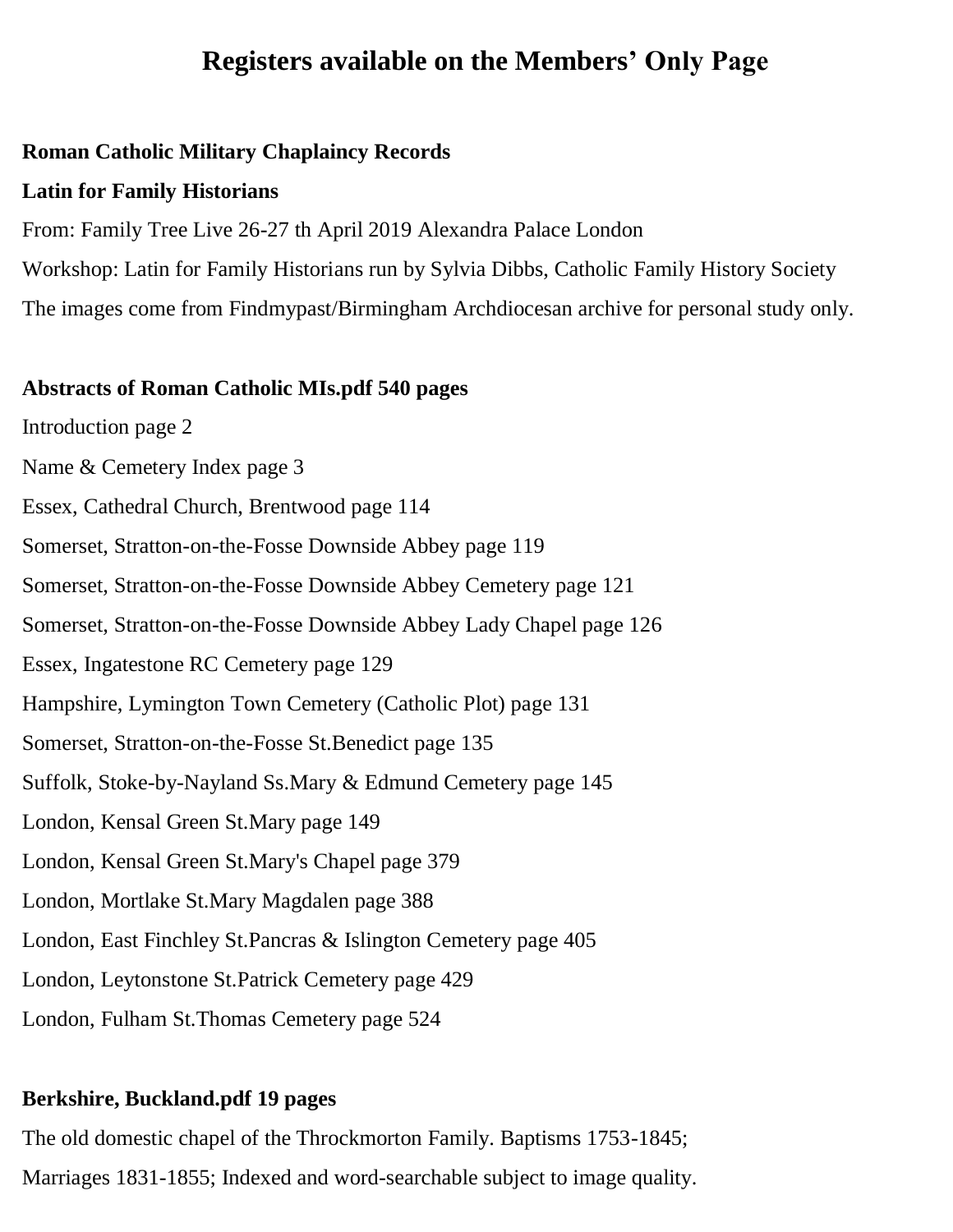### **Berkshire, Ufton Court & Woolhampton.pdf 21 pages**

Image of a book - privately printed for Frederick Arthur Crisp in 1889. Two references only to Woolhampton. Baptisms 1756-1828; Confirmations 1741-1788; Indexed and word-searchable.

### **Berkshire, Woolhampton.pdf 14 pages**

A Register of the Roman Catholic Chapel at The Lodge, Woolhampton, Berkshire - compiled from photocopies of the original register in the custody of Westminster Diocese Archive. Christenings 1732-1800; Confirmations 1741-1811; Indexed and word-searchable subject to image quality.

#### **Buckinghamshire, Weston Underwood.pdf 19 double pages**

Image of a book - privately printed for Frederick Arthur Crisp in 1887.

Marriages 1710-1723 & 1727-1740; Baptisms 1710-1721 & 1727-1785; Burials 1711-1723;

Converts 1711-1723; Indexed and partially word-searchable subject to image quality.

#### **Carmarthen Baptisms.pdf 66 pages**

St.Mary's Roman Catholic Church, Carmarthen. Baptisms 1850-1972; Indexed and partially word-searchable subject to image quality.

### **Carmarthen Marriages.pdf 34 pages**

St.Mary's Roman Catholic Church, Carmarthen. Marriages 1856-1980; Indexed and partially word-searchable subject to image quality.

### **Cornwall, Lanherne RC Registers.pdf 27 pages**

Based on transcripts in R I C Library, Truro by Dr W J Stephens. Baptisms 1710-1819; Marriages 1710-1834; Deaths 1797-1808; Confirmations 1769-1836 & 1857-1909; Indexed and partially word-searchable subject to image quality.

## **Cornwall, Sclerder Abbey RC Deaths.pdf 3 page**

Over two pages of Death records copied from a local card index. Deaths 1851-1982; Partially word-searchable subject to image quality.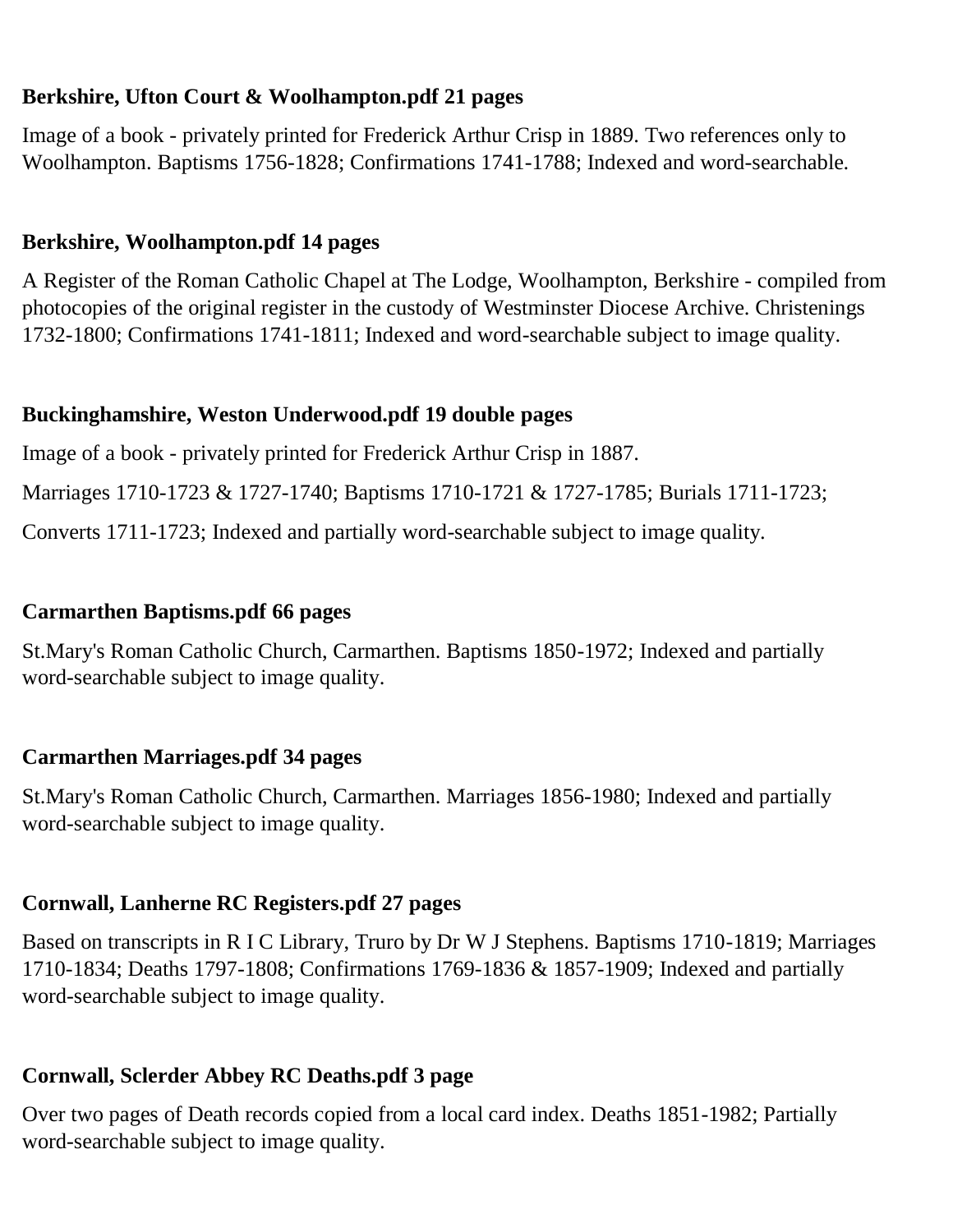### **Cornwall, St.Mawgan-in-Pydar RC Deaths.pdf single page**

Single page of Death records copied from a local card index. Deaths 1818-1977; Partially word-searchable subject to image quality.

### **Devon, Abbotskerswell Priory of St.Augustine.pdf 11 pages**

Graves and MIs at the Priory of St.Augustine; Lists of inhabitants living in the area in 1871, 1881 & 1891; A summary of the history of the Priory and Abbotsleigh House.

### **Devon, Torbay Torre Abbey RC Chapel.pdf 32 pages**

Donated by G V Cannon. Baptisms 1788-1853; Marriages 1789-1852; Deaths 1788-1848; Indexed and word-searchable.

### **Dorset, Chideock RC Mission.pdf 26 pages**

The Weld Registers - two small registers of the first Roman Catholic Mission at Chideock.

Register 1 - Baptisms 1788-1817; Confirmations 1793, 1812; Deaths 1810-1816; and ..

Register 2 - Baptisms 1788-1838; Confirmations 1793, 1812, 1819, 1823, 1827 & 1836 and Deaths 1810-1839; Not indexed but word-searchable

## **Dorset, East Lulworth RC Chapel of St.Mary.pdf 47 pages**

Registers of the Roman Catholic Chapel of St.Mary at Lulworth Castle. Baptisms 1840-1844; Burials 1841-1845; Marriages 1840-1844; Confirmations 1827, 1836 & 1844; Indexed and word-searchable.

Note: Baptisms 1755 to 1840 have been published in CRS volume 6.

## **Dorset, Portland Our Lady & St.Andrew.pdf 14 pages**

A Register of the Roman Catholic parish of Our Lady & St.Andrew - transcribed from photocopies of the original register (images included here) in the custody of Westminster Diocese Archive. Christenings 1866-1870; Marriage 1884; Indexed and word-searchable.

## **Dorset, Spetisbury RC Church Register Images.pdf 35 pages**

The Register images, which are somewhat disordered, for the Spetisbury transcription.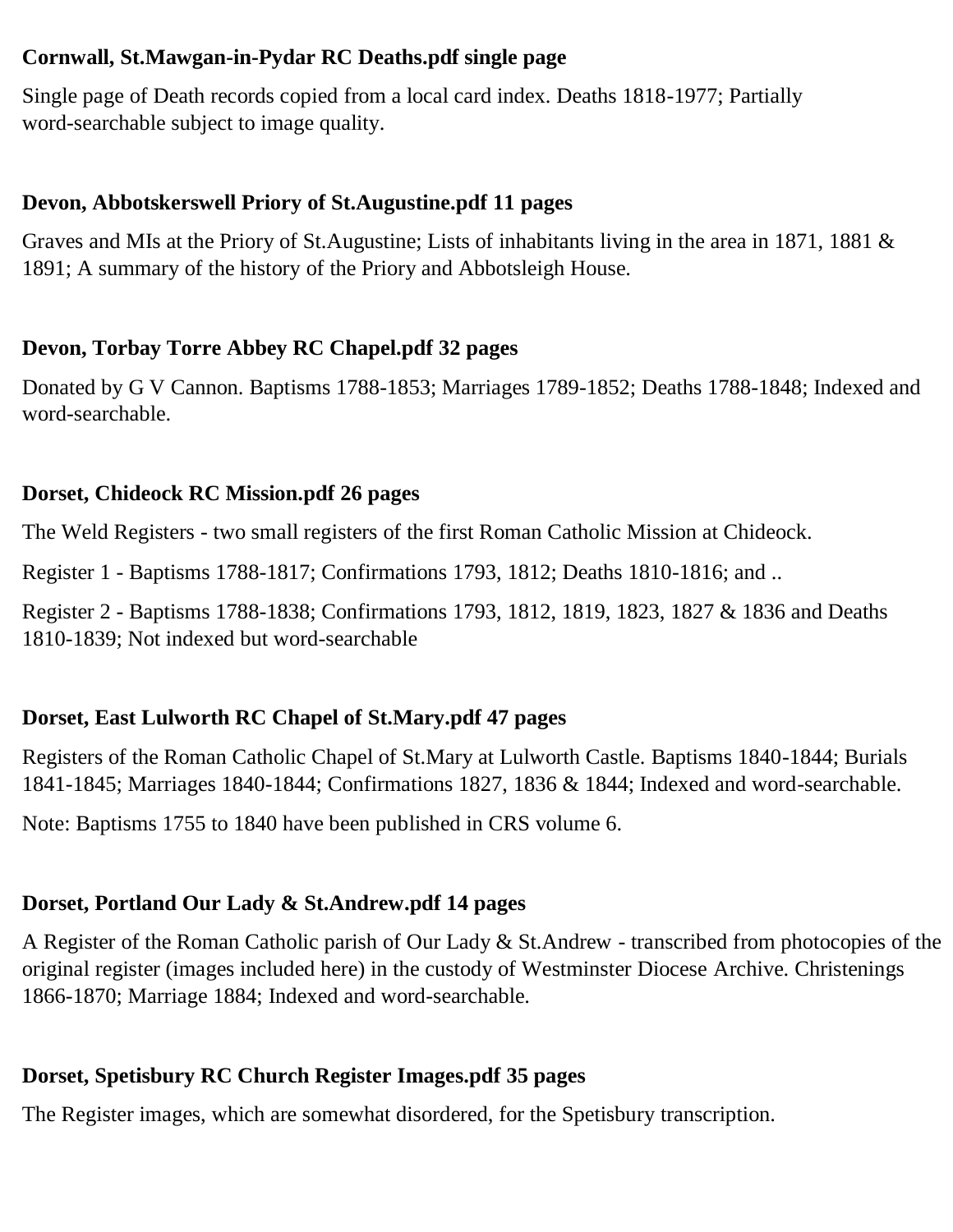### **Dorset, Spetisbury RC Church Sion Lodge.pdf 14 pages**

The Register for the Roman Catholice Church at Sion Lodge, Spetisbury - transcribed from photocopies of the original register (images included in this list) in the custody of Westminster Diocese Archive. Christenings 1837-1866; Marriages 1844-1849;

Burials 1840-1854; Confirmations 1843-1854; Communicants 1840-1853; Indexed and word-searchable.

### **Durham, Bishop Auckland & Witton Gilbert.pdf 13 pages**

An early Register from Bishop Auckland in Co.Durham. Christenings 1768-1794; Indexed and partially word-searchable subject to image quality.

### **Durham, Bishop Wearmouth Mission.pdf 29 pages**

This Register, at St.Mary's Sunderland, is the Bishop Wearmouth Mission and included Monkwearmouth, Ryhope, Houghton-le-Spring and others. Baptisms 1794-1838;

Marriages 1825-1852; Not Indexed, but partially word-searchable subject to image quality.

### **Durham, Carmel Convent Darlington.pdf 2 pages**

A List of Burials at Carmel Convent in Darlington 1833-1980, plus five more upto 1991, counted but not named.

Not Indexed, but partially word-searchable subject to image quality.

### **Durham, Hardwick.pdf 3 pages**

Compiled from a dilapidated note book in the care of the Catholic Record Society (CRS). Christenings 1743-1747; Indexed and partially word-searchable subject to image quality.

### **Durham, Houghton-le-Spring St.Michael.pdf 21 pages**

An expanding mission in North East England; a short marriage register which attempts to include the places of origin and both sets of parents names with an Irish place names reference guide. Marriages 1848-1855; Not Indexed, but partially word-searchable subject to image quality.

### **Durham, Secular Mission.pdf 26 pages**

Baptisms 1739-1839; Marriages 1739-1769 & 1801; Not Indexed, but partially word-searchable subject to image quality.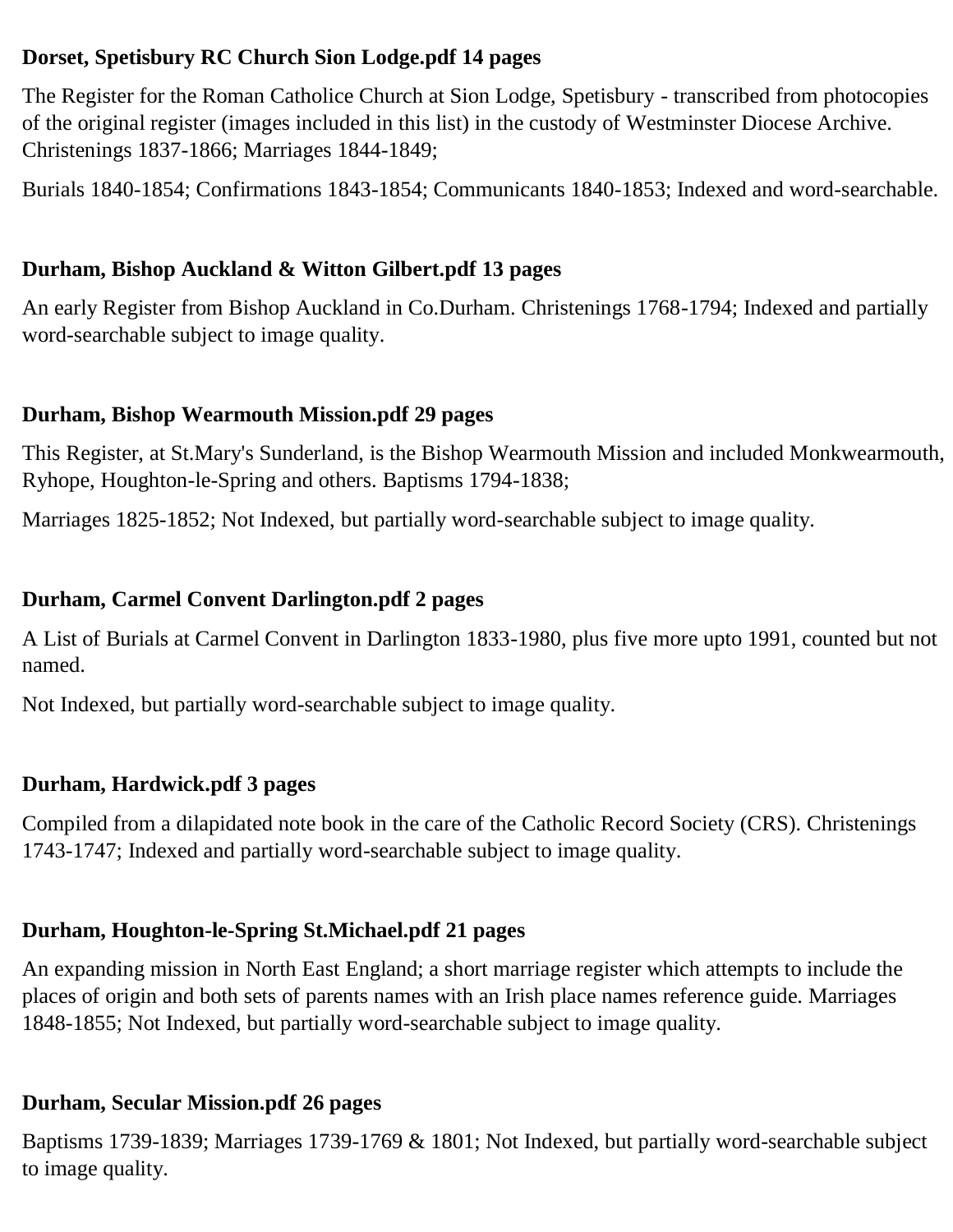### **Durham, St.Cuthbert.pdf 44 pages**

The contents of this 'Register' are very varied, read the Introduction - A few Baptisms 1805-1820; commencing on .. page 3 Two plain lists of Baptisms 1766-1799; and 1739-1826; page 5 A further batch of Baptisms 1800-1841; page 13 Members of the Confraternity 'bonae mortis' page 26 Confirmations 1822 (or earlier)-1851; in surname order page 30 Marriages (with index) 1739-1841; page 41 Partially word-searchable subject to image quality.

## **Durham, St. Mary Jesuit Chapel & Mission.pdf 13 pages**

An amalgamation of two transcriptions in the same period in Durham St.Mary's Jesuit Chapel, Register of Sodality 1727-1762; page 1 St.Mary's Jesuit Chapel, simple list of Baptisms 1768-1827; page 5 Jesuit Mission Baptisms 1768-1807; details start page 9 Not Indexed, but partially word-searchable subject to image quality.

### **Durham, Stella St.Thomas Aquinas.pdf 18 pages**

Roman Catholic Registers of Ryton & Winlayton Parishes at the church of St.Thomas Aquinas. Baptisms 1775-1789; Marriages 1776-1797; Deaths 1775-1783;

Churchings 1775-1776. First Communicants are not recorded here. Not Indexed, but partially word-searchable subject to image quality.

### **Essex, Chelmsford Our Lady Baptisms.pdf 29 pages**

Two Registers of Baptisms 1845-1855 & 1856-1880; Indexed and word-searchable.

### **Essex, Chelmsford Our Lady Death & Burials.pdf 22 pages**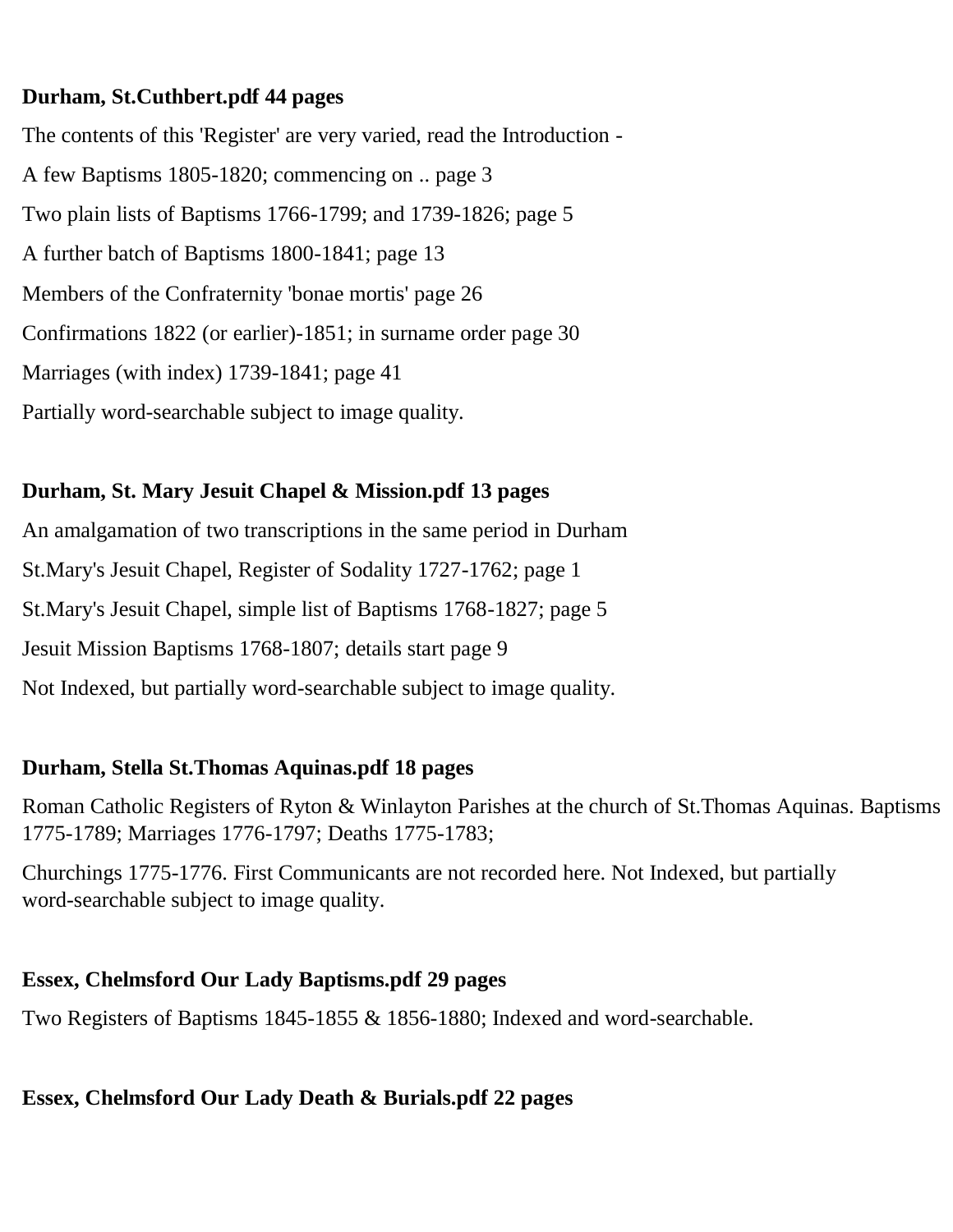A curious mix of Death Certificates 1929-1849 (in reverse date order) and 'normal' recorded Deaths 1848-1939 and 6 pages of handwritten deaths 1848-1874 which match the same period of typed events. Indexed and word-searchable subject to image quality.

### **Essex, Chelmsford Our Lady Marriages & Confirmations.pdf 24 pages**

Marriages interspaced with Confirmations 1847-1856; Marriages 1856-1927; Indexed and word-searchable.

## **Essex, Chelmsford RC School Records.pdf 30 pages**

London Road Roman Catholic School, Chelmsford - School Records covering various years between 1879 until 1927. Named children are only in the period 1879-1914. Word-searchable.

## **Essex, St. Nicholas Certified Industrial School.pdf 71 pages**

The Admission Lists 1862-1885; for St.Nicholas Certified Industrial School for Roman Catholic Boys, Walthamstow / Ilford, Essex - later Manor House, Little Ilford, Essex.

A history of this and other children's homes can be found at www.childrenshomes.org.uk Indexed and word-searchable

## **Essex, Walthamstow St.George.pdf 2 pages**

Walthamstow, St.George 'Book of the Dead' Burials 1851-1882; Indexed and partially word-searchable subject to image quality.

### **Kent, Little Chart Calehill.pdf 28 pages**

Kent, Little Chart Calehill (near Ashford) Roman Catholic Registers. Marriages 1793-1833; Christenings 1792-1858; Confirmations 1812-1849; Conversions 1791-1844; plus two pages of notes. Indexed and partially word-searchable subject to image quality.

## **Middlesex, Bayswater St.Vincent de Paul.pdf 174 pages**

Payments made to poor parishioners in the Bayswater Mission, Middlesex, by the Brothers of St.Vincent de Paul during the period 1858-1872; For the first twelve years or so, the information is limited to the family surname, brief address, number in the family, the date and the name(s) of the visiting brothers. For the final two years, there is more detail of the family circumstances relating to makeup, character, health, employment and income. Indexed and word-searchable.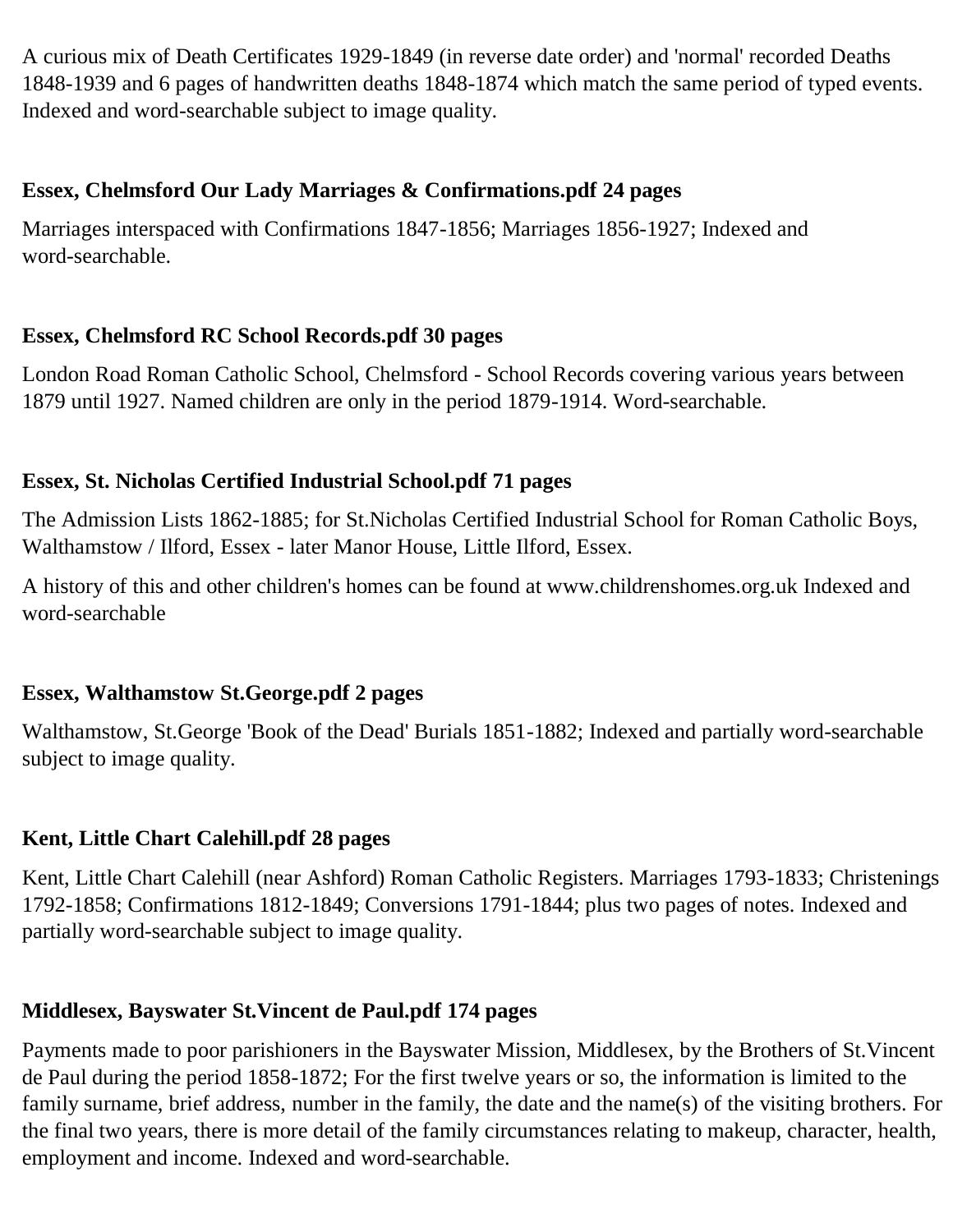## **Middlesex, Hampstead RC Chapel of St.Mary.pdf 192 pages**

Compiled from photocopies of the original register in the custody of Westminster Diocese Archives. Christenings 1800-1896; Marriages 1838-1903; Burials 1817-1909;

Masses 1817-1909; Confirmations 1851-1929; Indexed and word-searchable.

### **Middlesex, North Hyde St.Marys Boys School Admissions.pdf 18 pages**

Admissions from St.George's in the East to St.Mary's North Hyde Boys School / Orphanage, 1883-1894; [Document A1]. Children transferred through the Poor Law Board of Guardians and the Catholic Church / Father Seddon. Not Indexed, but partially word-searchable subject to image quality.

### **Personal Register of Bishop R Challoner.pdf 58 double pages**

The Register images only - Not transcribed and Not indexed. Society of Genealogists has a transcription and index.

#### **Personal Registers Book-1.pdf 56 pages**

Compiled from photocopies of the original registers in the custody of Westminster Diocese Archives

Rev John Lindow RC Christenings 1793-1798; page 1

Rev James Barnard RC Christenings 1763-1788; page 10

Rev Thomas Horrabin RC Christenings 1778-1800; page 47

Indexed and word-searchable.

### **Personal Registers Book-2.pdf 89 pages**

Compiled from photocopies of the original registers in the custody of Westminster Diocese Archives. Roman Catholic Registers of Rev Francis Elston & Rev Thomas Varley

Introduction page 1

Christenings 1715-1743, 1767-1786 & 1800; page 3

Marriages 1715-1743 & 1786; page 65

Indexed and partially word-searchable subject to image quality.

## **Personal Registers Book-3.pdf 23 pages**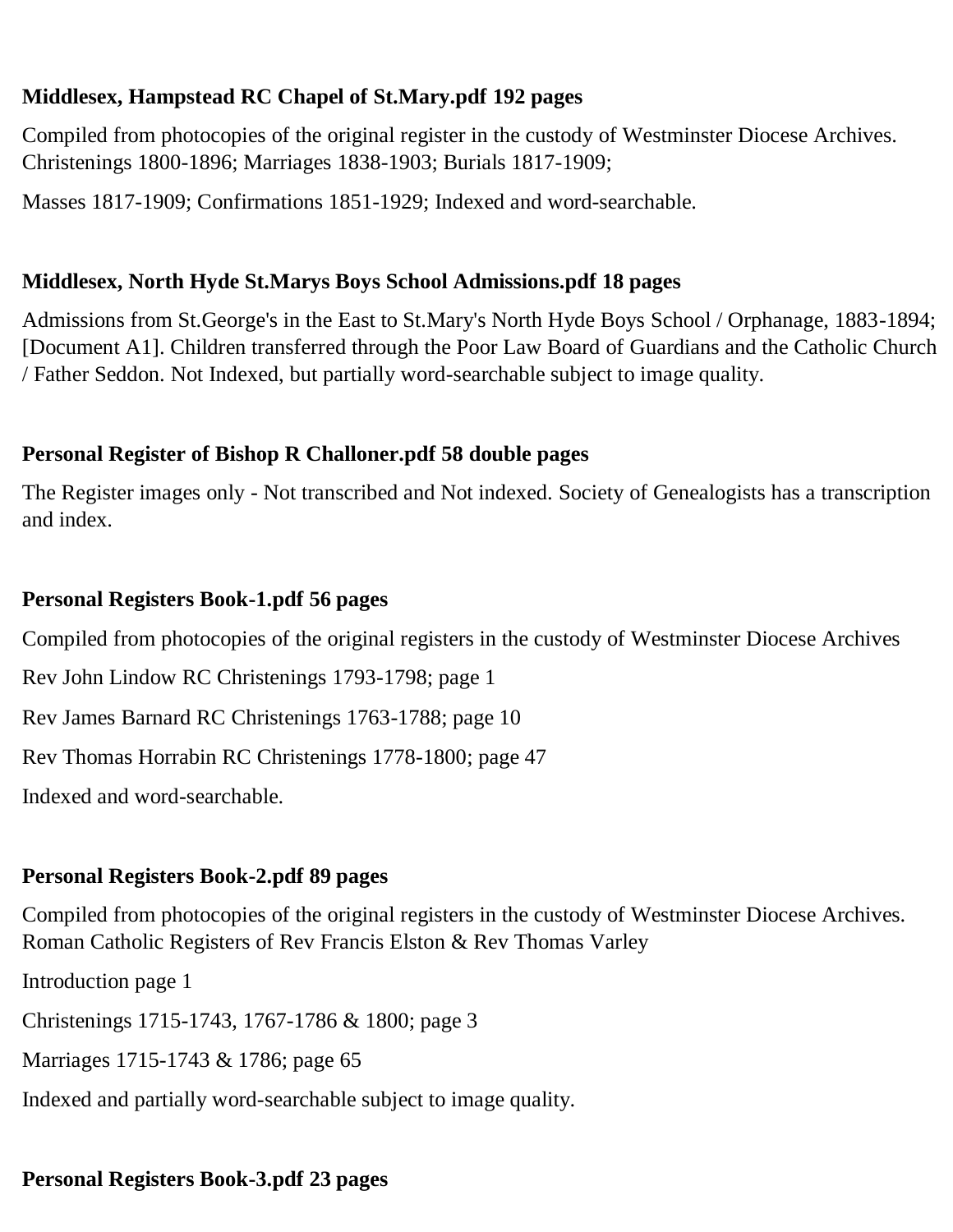Roman Catholic Register of Revs John Sudell at Ingatestone Hall, Essex & Moorfields, London; Simon Lucas; James Willacy; James Barnard at Hammersmith, London & Penn; John Lindole; Philip Wyndham at Arundel, Sussex; Joseph Hodgson; Thomas Varley; Francis Morris; James Newsharn .. see the Introduction for details page 2

A single Register of Christenings 1768-1822; page 3

RC Register of Thomas Cottrell - Baptisms 1776-1778; page 18

RC Register of Rev Joseph Bolton .. Baptisms 1766-1771; page 21

Compiled from photocopies of the original register(s) in the custody of Westminster Diocese Archives. Indexed and partially word-searchable subject to image quality.

### **Somerset, Cannington Mission.pdf 20 pages**

Collated from a manuscript in the possession of the Catholic Record Society (CRS) - Christenings 1780-1838; Marriages 1778-1833; Deaths 1783-1830; Confirmation lists are not included. Indexed and partially word-searchable subject to image quality.

### **Surrey, Bermondsey (East Lane)Holy Trinity RC Marriages.pdf 92 pages**

East Lane Chapel is the name on the parish registers until 1835 when a new Church, dedicated to the Most Holy Trinity, was opened in Dockhead.

Register of Marriages 1808-1835; & 1835-1854; Indexed and word-searchable.

### **Surrey, Bermondsey, East Lane RC Chapel Baptisms-1.pdf 117 pages**

East Lane Chapel is the name on the parish registers until 1835 when a new Church, dedicated to the Most Holy Trinity, was opened in Dockhead.

Registers of Baptisms vol.1 1801-1817; vol.2 1817-1823; Indexed and word-searchable.

### **Surrey, Bermondsey, East Lane RC Chapel Baptisms-2.pdf 130 pages**

East Lane Chapel is the name on the parish registers until 1835 when a new Church, dedicated to the Most Holy Trinity, was opened in Dockhead.

Register of Baptisms vol.3-pt.1 1824-1835; Indexed and word-searchable.

### **Surrey, Bermondsey, Holy Trinity RC Church Baptisms-1.pdf 108 pages**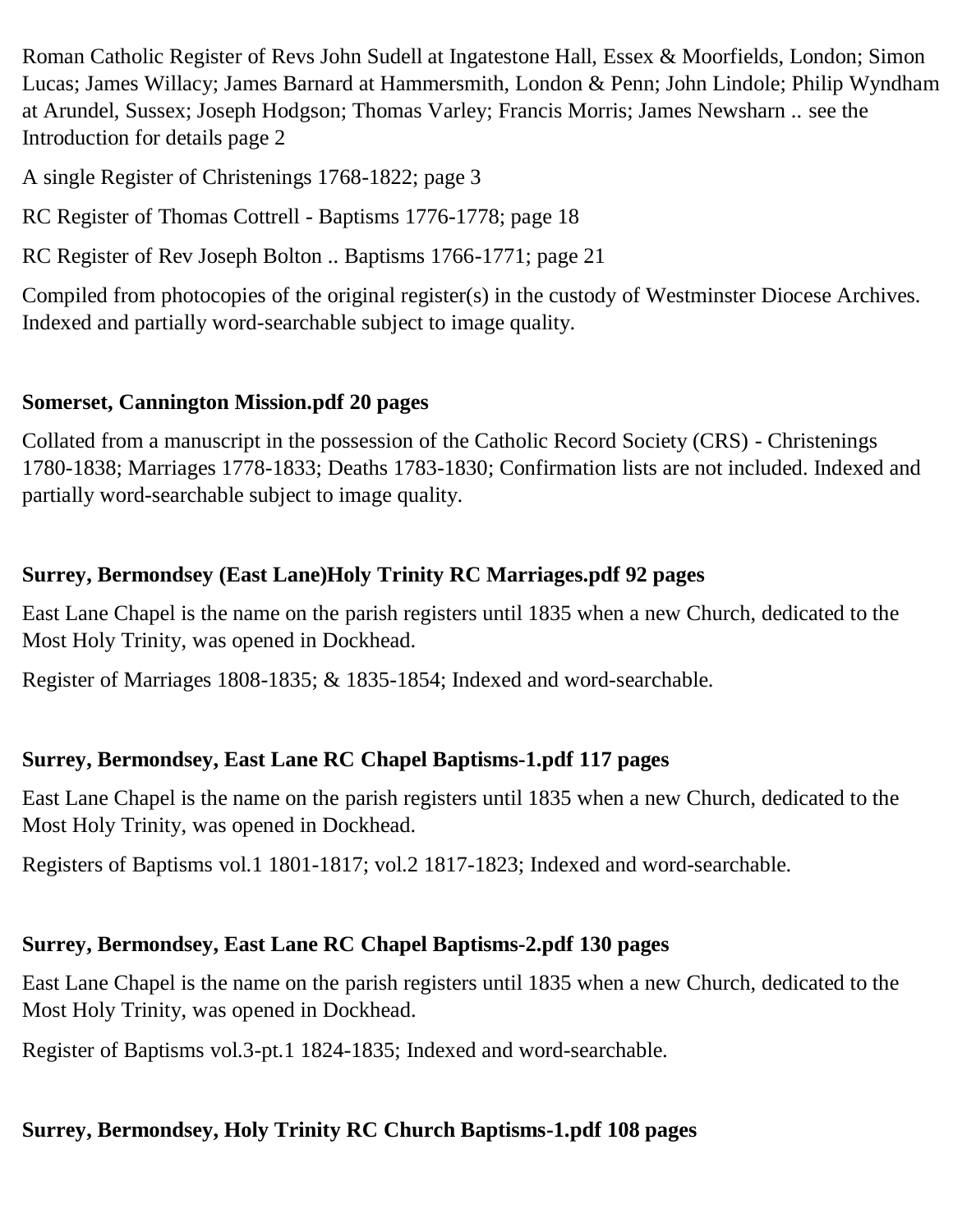Prior to 1935 known as the East Lane Chapel, when the new Church dedicated to the Most Holy Trinity was opened in Dockhead.

Register of Baptisms vol.3-pt.2 1835-1842; Indexed and word-searchable.

### **Surrey, Bermondsey, Holy Trinity RC Church Baptisms-2.pdf 80 pages**

Prior to 1935 known as the East Lane Chapel, when the new Church dedicated to the Most Holy Trinity was opened in Dockhead.

Register of Baptisms vol.3-pt.3 1843-1847; Indexed and word-searchable.

## **Surrey, Bermondsey, Holy Trinity RC Church Burials.pdf 74 pages**

Prior to 1935 known as the East Lane Chapel, when the new Church dedicated to the Most Holy Trinity was opened in Dockhead.

Registers of Burials vol.1 1839-1842; vol.2 1842-1854; Indexed and word-searchable.

## **Westminster, Blessed Virgin Mary of Czestochowen.pdf 12 pages**

The Chapel of Blessed Virgin Mary of Czestochowien was attached to Westminster Cathedral (St.Peter) apparently to serve the Polish immigrant population of the neighbourhood - compiled from photocopies of the original register in the custody of Westminster Diocese Archive. Baptisms 1863-1877; Indexed and partially word-searchable subject to image quality.

## **Westminster, Poor Law Board.pdf 68 pages**

Westminster Poor Law Board Lists 1868-1877; arranged in alphabetical order and partially word-searchable subject to image quality.

## **Westminster, St.Aloysius.pdf 4 pages**

St.Aloysius in Somers Town. Burials 1857-1859; Indexed and partially word-searchable subject to image quality.

## **Wiltshire, Lacock Abbey RC Register.pdf 3 pages**